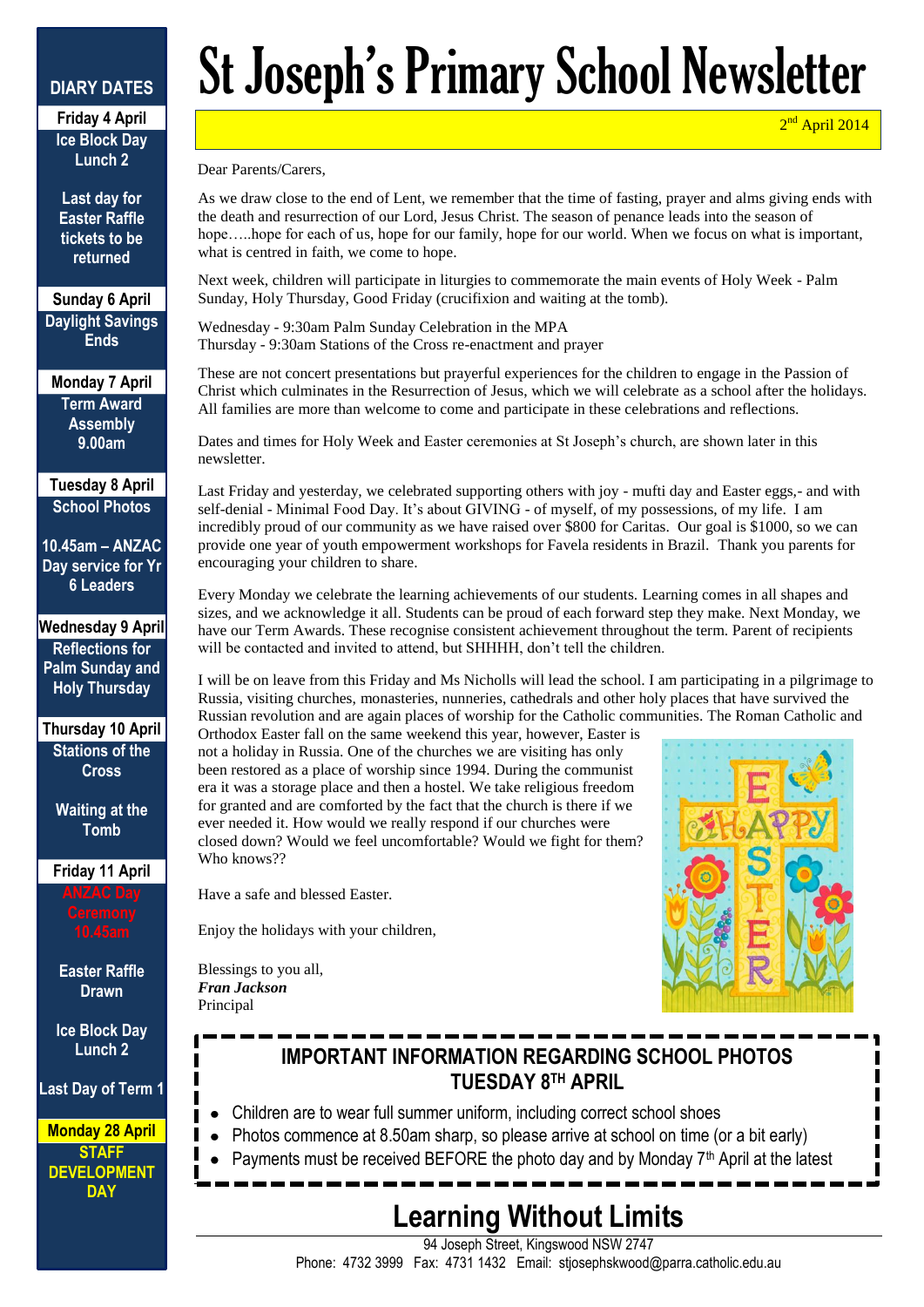## **St Joseph's Church Holy Week and Easter Celebrations 2014**



*Good Friday – 18th April 11.00am - Stations of the Cross 3.00pm – Solemn Commemoration of the Lord's Passion*

> *Holy Saturday 7.00pm - Easter Vigil*

*Easter Sunday 8.30am and 10.00am - Mass 11.30am – Polish Mass*



#### **Lent Prayer**

*Lent should be more than a time of fasting.* It should also be a joyous season of feasting. Lent is a time to fast from certain things and to feast on others. *It is a season to turn to God.*

*Fast from judging others; feast on the goodness in them. Fast from emphasis on differences; feast on unity of all life. Fast from apparent darkness; feast on the reality of light. Fast from thoughts of illness; feast on the healing power of God. Fast from words that pollute; feast on phrases that purify. Fast from discontent; feast on gratitude. Fast from anger; feast on patience. Fast from pessimism; feast on optimism. Fast from worry; feast on divine order. Fast from complaining; feast on appreciation. Fast from negatives; feast on affirmatives. Fast from unrelenting pressures; feast on unceasing prayer. Fast from hostility; feast on non-resistance. Fast from bitterness; feast on forgiveness. Fast from self-concern; feast on compassion for others. Fast from personal anxiety; feast on eternal truth. Fast form discouragement; feast on hope. Fast from facts that depress; feast on truths that uplift. Fast from lethargy; feast on enthusiasm. Fast from suspicion; feast on truth. Fast from thoughts that weaken; feast on promises that inspire. Fast from shadows of sorrow; feast on the sunlight of serenity. Fast from idle gossip; feast on purposeful silence. Fast from problems that overwhelm; feast on prayer that supports.*

Live as children of light

**Ephesians** 

 $5.8 - 9$ 

for the fruit of the light is found in all that is good and right and true.